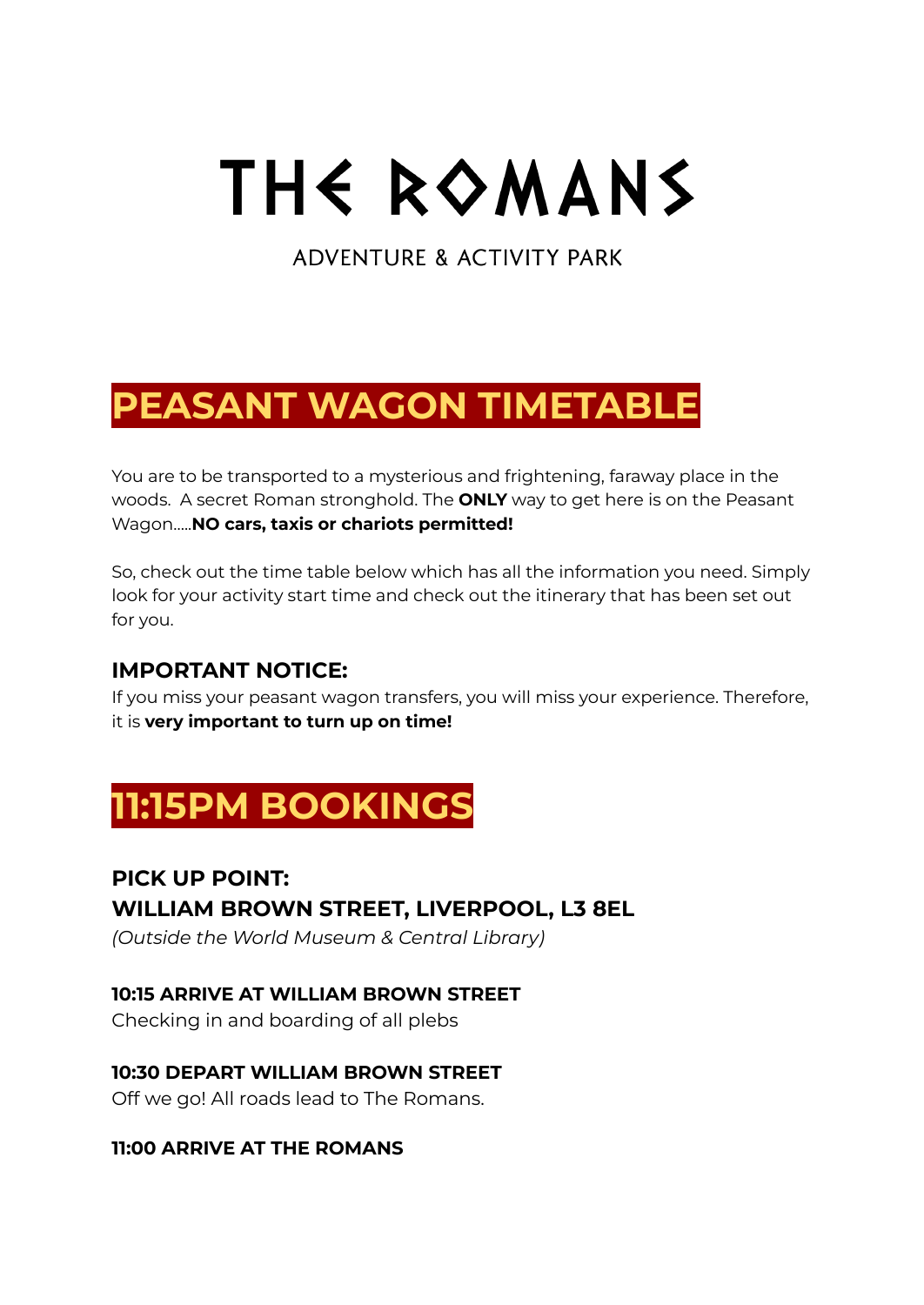Captured and condemned to death! Who will make it back on the coach for the return journey?

#### **13:15 DEPART THE ROMANS**

For those who are lucky enough to make it out alive, we will be heading back to Liverpool city centre!

#### **13:45 ARRIVE AT WILLIAM BROWN STREET**

You left a pleb and returned a Gladiator. Time to toast to the GODS!

# **1.15PM BOOKINGS**

### **PICK UP POINT: WILLIAM BROWN STREET, LIVERPOOL, L3 8EL**

*(Outside the World Museum & Central Library)*

#### **12:15 ARRIVE AT WILLIAM BROWN STREET**

Checking in and boarding of all plebs

#### **12:30 DEPART WILLIAM BROWN STREET**

Off we go! All roads lead to The Romans.

#### **13:00 ARRIVE AT THE ROMANS**

Captured and condemned to death! Who will make it back on the coach for the return journey?

#### **15:15 DEPART THE ROMANS**

For those who are lucky enough to make it out alive, we will be heading back to Liverpool city centre!

#### **15:45 ARRIVE AT WILLIAM BROWN STREET**

You left a pleb and returned a Gladiator. Time to toast to the GODS!

# **3.15PM BOOKINGS**

**PICK UP POINT: WILLIAM BROWN STREET, LIVERPOOL, L3 8EL**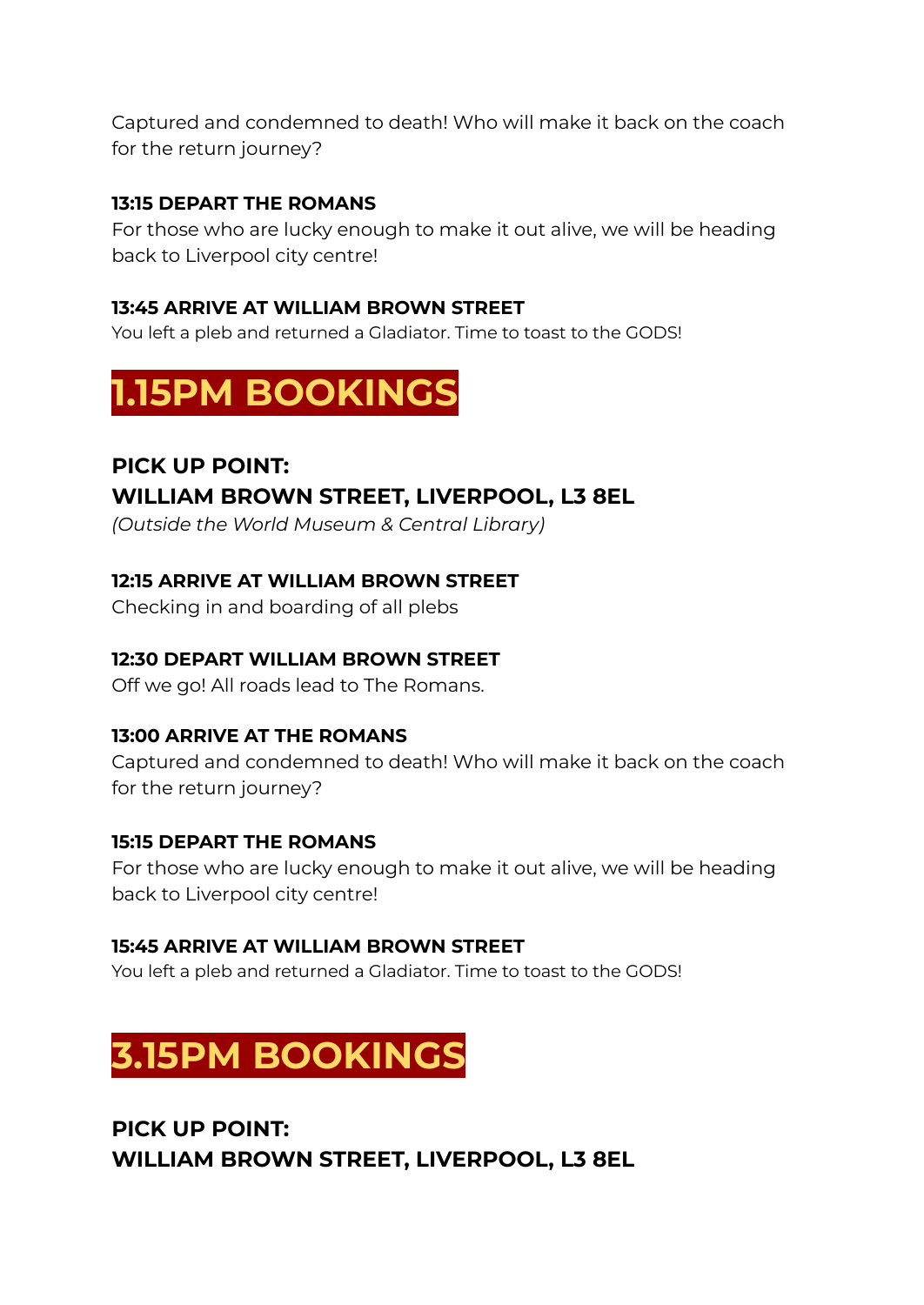*(Outside the World Museum & Central Library)*

#### **14:15 ARRIVE AT WILLIAM BROWN STREET**

Checking in and boarding of all plebs

#### **14:30 DEPART WILLIAM BROWN STREET**

Off we go! All roads lead to The Romans.

#### **15:00 ARRIVE AT THE ROMANS**

Captured and condemned to death! Who will make it back on the coach for the return journey?

#### **17:15 DEPART THE ROMANS**

For those who are lucky enough to make it out alive, we will be heading back to Liverpool city centre!

#### **17:45 ARRIVE AT WILLIAM BROWN STREET**

You left a pleb and returned a Gladiator. Time to toast to the GODS!

# **PEASANT WAGON / COACH FAQS**

### **WHAT HAPPENS IF I TURN UP LATE?**

**The Romans cannot be responsible for any lateness**. It is very important that you and your group arrive at the times we have provided on your peasant wagon/coach itinerary. This is to get everyone checked in and board the peasant wagon.

Our peasant wagon is on a tight schedule ferrying plebs from all over the land and cannot be stopped. **Unfortunately, if you miss your transfers**, you will miss out on your experience. **Therefore, it is very important to turn up on time!**

### **CAN I ARRIVE SEPARATELY FROM THE PEASANT WAGON?**

The short answer is **NO.** Strictly forbidden by the mighty Emperor.

The Romans is a secret location in the woods with no address, car park and no access.